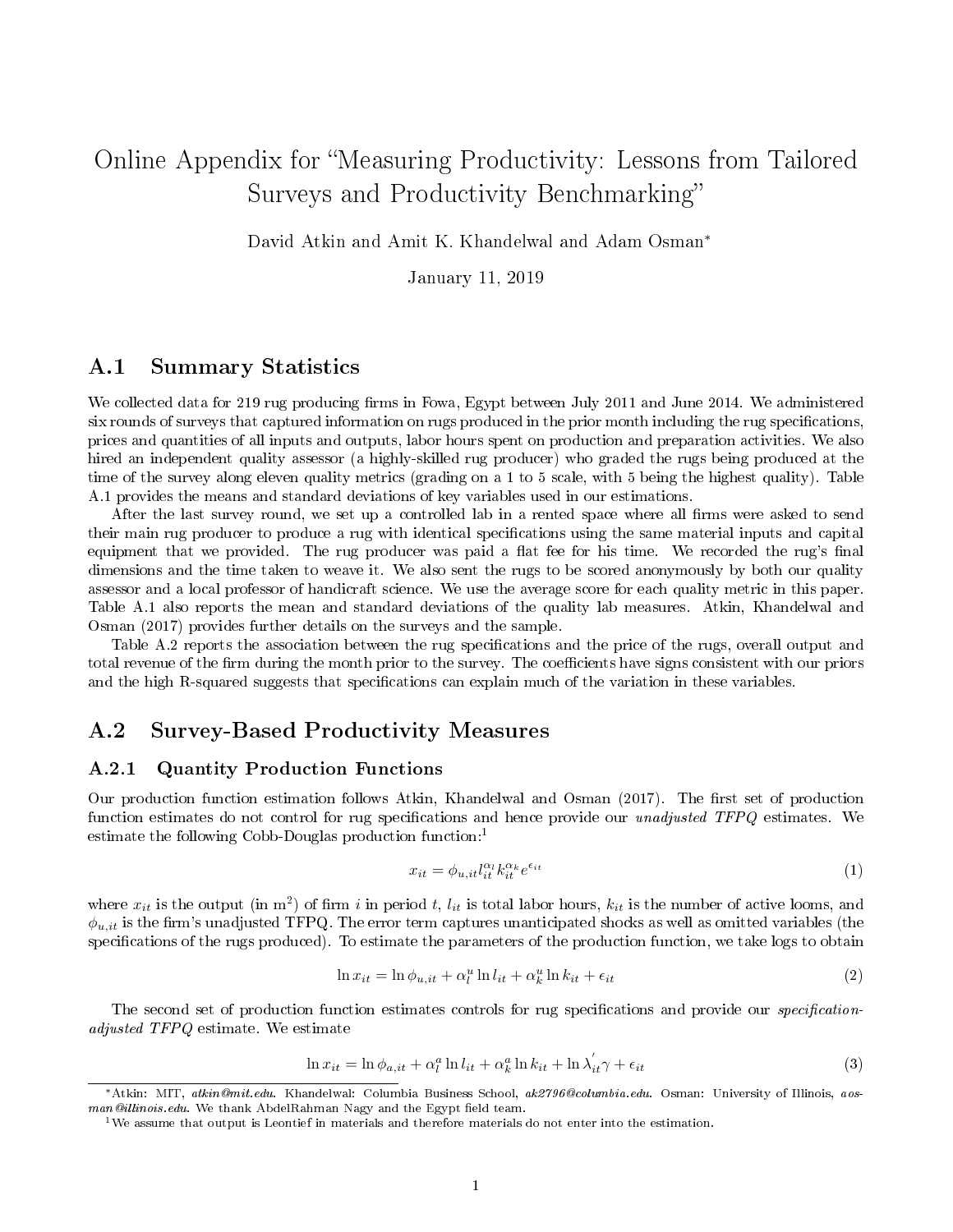where  $\phi_{a,it}$  is the firm's specification-adjusted TFPQ and the vector $\lambda_{it}$  includes six rug specifications: rug difficulty, thread count, thread type, number of colors, market segment, and narrow product type (where we include dummies for each value of the latter two categorical variables).<sup>2</sup> The error term now only captures unanticipated shocks and measurement error.

We estimate TFPQ via OLS and a control function. For the OLS regressions, we estimate (2) by regressing log of output on labor and capital. For  $(3)$ , we add the six specifications to the regression. We estimate the production functions using the full set of duble firms in our sample of post-treatment rounds.<sup>3</sup> Standard errors are clustered by firm. We report the estimates in columns 1 and 2 of Table A.3 below.

In the control function approach (Olley and Pakes (1996)) we assume capital is subject to adjustment costs, labor is a flexible input, and we use warp thread quantity as the proxy. We estimate the production functions using the one-step approach proposed by Wooldridge (2009), with  $l_{it-1}$  as the instrument for  $l_{it}$ , and cluster standard errors by firm. We report these estimates in columns  $3$  and  $4$  in Table A.3 below.

Unadjusted and specification-adjusted TFPQ are constructed from exponentiating the residuals of these production functions and then averaging across rounds for each firm.

#### A.2.2 Quality Production Functions

Quality productivity, TFPZ, is estimated as follows. As noted in the text, we begin by obtaining the consumers' valuations for quality implied by the following demand curve:

$$
\ln x_{it} = (\sigma - 1) \sum_{j} \theta_{j} \ln q_{j, it} - \sigma \ln p_{it} + c_{it}
$$
\n(4)

where  $q_i$ s are the eleven quality metrics, p is the price that firm i receives for its rug produced at the time of the survey, and c is a common price index. Using an estimate of  $\sigma = 2.74$  from Broda and Weinstein (2006), we can re-write (4) as an estimating equation:

$$
\left(\ln x_{it} + 2.74 \ln p_{it}\right) / \left(2.74 - 1\right) = \kappa + \sum_{j} \theta_{j} \ln q_{j, it} + \nu_{it}
$$
\n(5)

where  $\kappa$  is a constant and  $\nu$  is measurement error. The estimates of the  $\theta_j$ s are reported in Table A.4.

With the estimates of  $\theta$  in hand, we formulate the production function for producing consumers' valued quality,  $\Pi_j q_j^{\hat{\theta}_j}, \text{ with the same functional form as the quantity production function in (2):}$ 

$$
\ln\left(\Pi_j q_{j,it}^{\hat{\theta}_j}\right) = \ln \zeta_{u,it} + \beta_l^u \ln l_{it} + \beta_k^u \ln k_{it} + \epsilon_{it}
$$
\n(6)

As before, we can estimate (6) via OLS or a control function to obtain unadjusted TFPZ. The results are reported in Table A.5.

Analogously to specification-adjusted TFPQ, we can recover *specification-adjusted TFPZ* by controlling for specifications in the quantity production production:

$$
\ln\left(\Pi_j q_{j,it}^{\hat{\theta}_j}\right) = \ln \zeta_{a,it} + \beta_l^a \ln l_{it} + \beta_k^a \ln k_{it} + \ln \lambda_{it}^{\prime} \delta + \epsilon_{it}
$$
\n(7)

The results of estimating (7) via OLS and a control function are reported in Table A.5.

Unadjusted and specification-adjusted TFPZ are constructed from exponentiating the residuals of these production functions and then averaging across rounds for each firm.

#### A.2.3 Capabilities Production Functions

For unadjusted firm capabilities, which we term *unadjusted TFPC*, we multiply output by the quality aggregator to formulate a combined production function for  $x_{it} \Pi_j q_{j,it}^{\hat{\theta}_j}$ , the combination of quantity and quality that consumers value in their utility function.

 $2$ As discussed in Atkin, Khandelwal and Osman (2017), we have two samples of firms that we pool over in this production function estimation. For the firms in the first sample, we did not record the market segment or rug difficulty. We replace these missing values with the corresponding values from the subsequent survey round.

 $3$ This differs from Atkin, Khandelwal and Osman (2017) where we estimate the production function only on the sample of control firms to avoid having to take a stance on the Markov process governing productivity evolution over time for the treatment firms. In this paper, since we are simply interested in cross-sectional comparisons, we only focus on the post-treatment sample where export status is not changing and estimate the production function over all firms.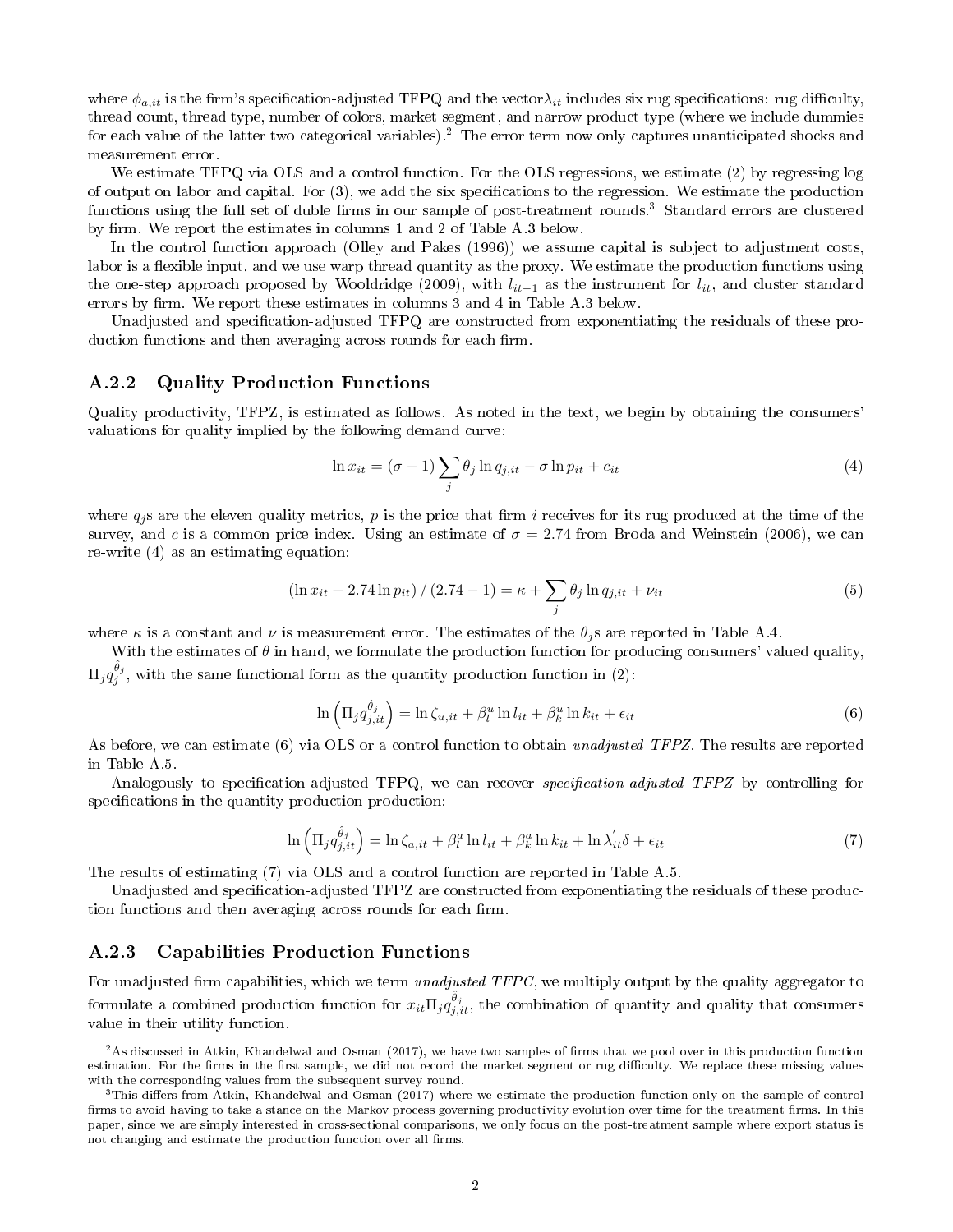$$
\ln\left(x_{it}\Pi_j q_{j,it}^{\hat{\theta}_j}\right) = \ln\zeta_{u,it} + \ln\phi_{u,it} + \left(\alpha_l^u + \beta_l^u\right)\ln l_{it} + \left(\alpha_k^u + \beta_k^u\right)\ln k_{it} + \epsilon_{it}
$$
\n
$$
\tag{8}
$$

As before, we estimate (8) via OLS and a control function, and report the results in Table A.6. The structure of the production function implies that the coefficients of the capabilities production function equal the sum of the coefficients from the quantity and quality production functions (e.g., the sum of the labor coefficient in column  $1$ of Table A.3 and the labor coefficient in column 1 of Table A.5.<sup>4</sup>). Unadjusted TPFC is the product  $\zeta_u \phi_u$ .

Similarly, we can estimate *specification-adjusted TFPC* from the following production function:

$$
\ln\left(x_{it}\Pi_j q_{j,it}^{\theta_j}\right) = \ln\zeta_{a,it} + \ln\phi_{a,it} + \left(\alpha_l^a + \beta_l^a\right)\ln l_{it} + \left(\alpha_k^a + \beta_k^a\right)\ln k_{it} + \ln\lambda'_{it}(\gamma + \delta) + \epsilon_{it}
$$
\n(9)

with the results reported in A.6. Specification-adjusted TPFC is the product  $\zeta_a \phi_a$ .

#### A.2.4 Revenue Production Functions

We estimate a revenue production function using the following specification:

$$
\ln r_{it} = \ln TFPR_{it} + \eta_l \ln w_{it} + \eta_k \ln r k_{it} + \epsilon_{it}
$$
\n(10)

where  $r_{it}$  is the revenue of the firm,  $w_{it}$  is the wage bill, and  $rk_{it}$  is the value of the capital stock. We estimate (10) via OLS and a control function and report the results in A.7. (Note that we do not control for specications in these regressions). TFPR is constructed from exponentiating the residual of this production function and then averaging across rounds for each firm.

# A.3 Description of Appendix Figures and Tables

- Table A.1 provides summary statistics for the variables used to estimate the production functions.
- Table A.2 estimates the relationship between the rug specifications and price, output and revenue.
- Table A.3 reports the coefficients from the quantity production function.
- Table A.4 reports the  $\theta$ s coefficients from the demand estimation.
- Table A.5 reports the coefficients from the quality production function.
- Table A.6 reports the coefficients from the capabilities production function.
- Table A.8 is the correlation matrix for the measures used in the paper estimated using OLS.
- Table A.9 is the correlation matrix for the measures used but estimated using a control function approach.
- Table A.10 shows the correlation matrix including both OLS and control function values.
- Figure A.1 reports the distribution of the three TFPQ measures: unadjusted TFPQ  $(\phi_u)$ , specificationadjusted TFPQ  $(\phi_a)$  and Lab TFPQ. We plot the OLS version of each productivity measure (scaled by dividing through by the average).
- Figure A.2 reports the distribution of the three TFPZ measures: unadjusted TFPZ  $(\zeta_u)$ , specification-adjusted TFPZ  $(\zeta_a)$  and Lab TFPZ. We plot the OLS version of each productivity measure (scaled by dividing through by the average).
- Figure A.3 reports the distribution of the three TFPC measures: unadjusted TFPC ( $\zeta_u \phi_u$ ), specificationadjusted TFPC ( $\zeta_a \phi_a$ ) and Lab TFPC. We plot the OLS version of each productivity measure (scaled by dividing through by the average).
- Figure A.4 reports the distribution of TFPR. We plot the OLS version (scaled by dividing through by the average).

<sup>&</sup>lt;sup>4</sup>Due to missing observations, the coefficients do not line up exactly. The paper uses the TFPC estimate that comes from the product of the individual  $\zeta_u$  and  $\phi_u$  estimates.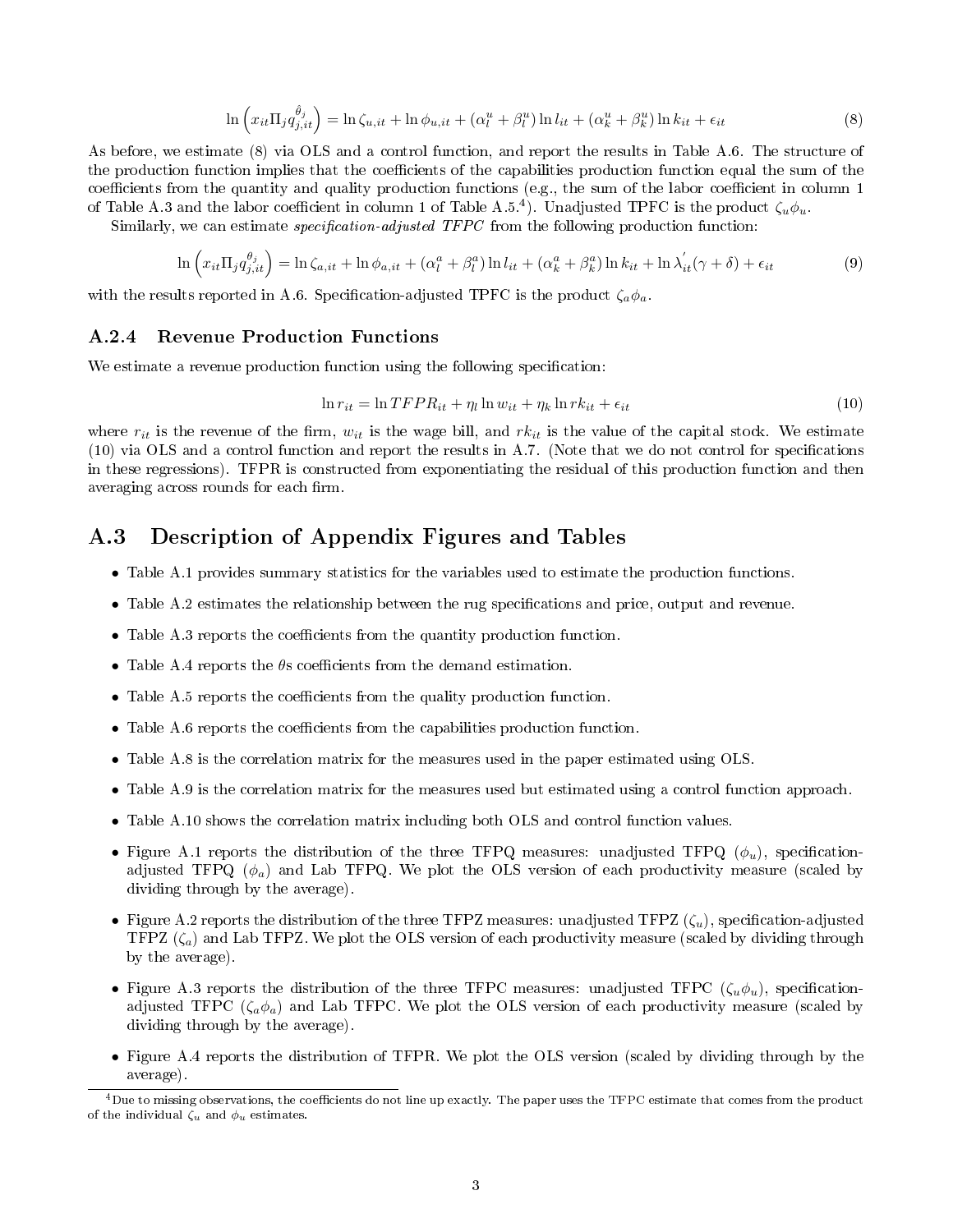# References

- Atkin, David, Amit K. Khandelwal, and Adam Osman. 2017. "Exporting and Firm Performance: Evidence from a Randomized Experiment." The Quarterly Journal of Economics, 132(2): 551–615.
- Broda, Christian, and David E. Weinstein. 2006. "Globalization and the Gains From Variety." The Quarterly *Journal of Economics*,  $121(2)$ :  $541-585$ .
- Olley, G Steven, and Ariel Pakes. 1996. "The Dynamics of Productivity in the Telecommunications Equipment Industry."  $Econometrica, 64(6): 1263-97.$
- Wooldridge, Jeffrey M. 2009. "On estimating firm-level production functions using proxy variables to control for unobservables."  $Economics$  Letters,  $104(3)$ : 112-114.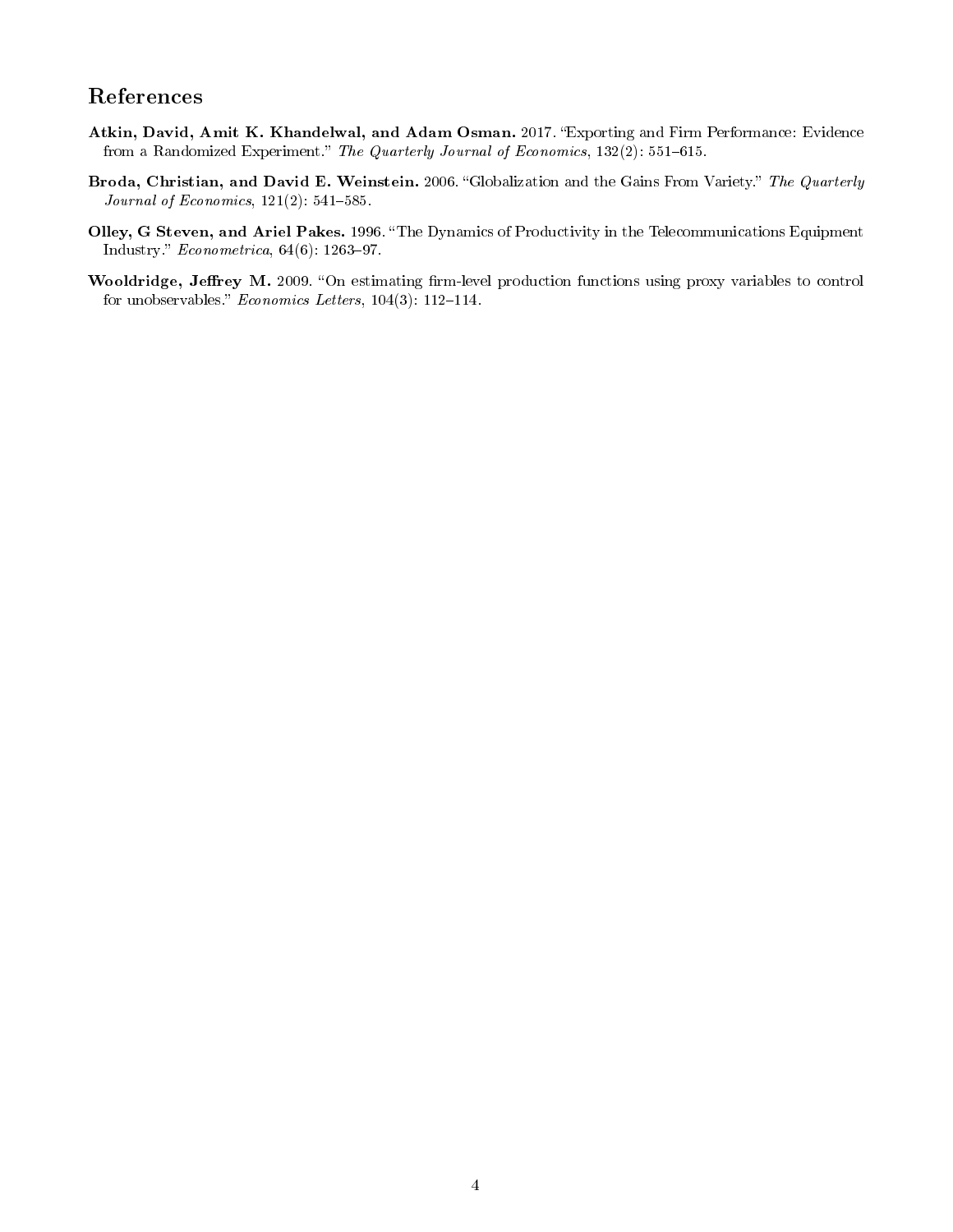# A.4 Appendix Tables and Figures

|                                        | Mean     | <b>Standard Deviation</b> | Observations |
|----------------------------------------|----------|---------------------------|--------------|
| Output (Square Meters)                 | 59.43    | (75.04)                   | 900          |
| Labor Hours                            | 5.55     | (0.29)                    | 900          |
| Capital (Looms)                        | 0.08     | (0.27)                    | 912          |
| (log) Thread Quantity                  | 7.46     | (0.28)                    | 913          |
| Difficulty Control                     | 3.23     | (0.83)                    | 926          |
| (log) Number of Colors                 | 1.72     | (0.99)                    | 914          |
| $Mid-Market$ Segment=1                 | 0.23     | (0.42)                    | 923          |
| Low-Market Segment= $1$                | 0.42     | (0.49)                    | 923          |
| Price (EGP/Square Meter)               | 29.29    | (47.27)                   | 913          |
| Survey Quality: Packedness             | 325      | (0.86)                    | 913          |
| Survey Quality: Corners                | 3.14     | (0.85)                    | 913          |
| Survey Quality: Waviness               | 3.15     | (0.84)                    | 913          |
| Survey Quality: Weight                 | 3.22     | (0.84)                    | 913          |
| Survey Quality: Touch                  | 3.19     | (0.49)                    | 913          |
| Survey Quality: Warp Thread Tightness  | 3.18     | (0.81)                    | 913          |
| Survey Quality: Firmness               | $3.02\,$ | (0.56)                    | 913          |
| Survey Quality: Design Accuracy        | $3.32\,$ | (0.86)                    | 913          |
| Survey Quality: Ward Thread Packedness | 3.19     | (0.83)                    | 913          |
| Survey Quality: Inputs                 | 3.20     | (0.87)                    | 913          |
| Survey Quality: Loom                   | 2.04     | (0.24)                    | 913          |
| Lab Quality: Packedness                | 3.34     | (0.63)                    | 187          |
| Lab Quality: Corners                   | 3.29     | (0.63)                    | 187          |
| Lab Quality: Waviness                  | 3.28     | (0.60)                    | 187          |
| Lab Quality: Weight                    | 3.60     | (0.83)                    | 187          |
| Lab Quality: Touch                     | 3.29     | (0.50)                    | 187          |
| Lab Quality: Warp Thread Tightness     | 2.95     | (0.66)                    | 187          |
| Lab Quality: Firmness                  | $3.24\,$ | (0.65)                    | 187          |
| Lab Quality: Design Accuracy           | 3.46     | (0.62)                    | 187          |
| Lab Quality: Ward Thread Packedness    | 3.27     | (0.68)                    | 187          |
| Lab Quality: Inputs                    | 4.00     | (0.00)                    | 187          |
| Lab Quality: Loom                      | 2.00     | (0.00)                    | 187          |

Table A.1: Summary Statistics

Notes: Table reports summary statistics of the variables used to estimate the production functions. "Quality" denotes the 11 quality metrics. "Lab" denotes the quality metrics from the controlled lab, which are averaged over grades given by the quality assessor and professor of handicraft science. "EGP" denotes Egyptian pounds (which was around 6.31 pounds to one USD over the sample period). See Atkin et al (2017) for more details about the sample and variables.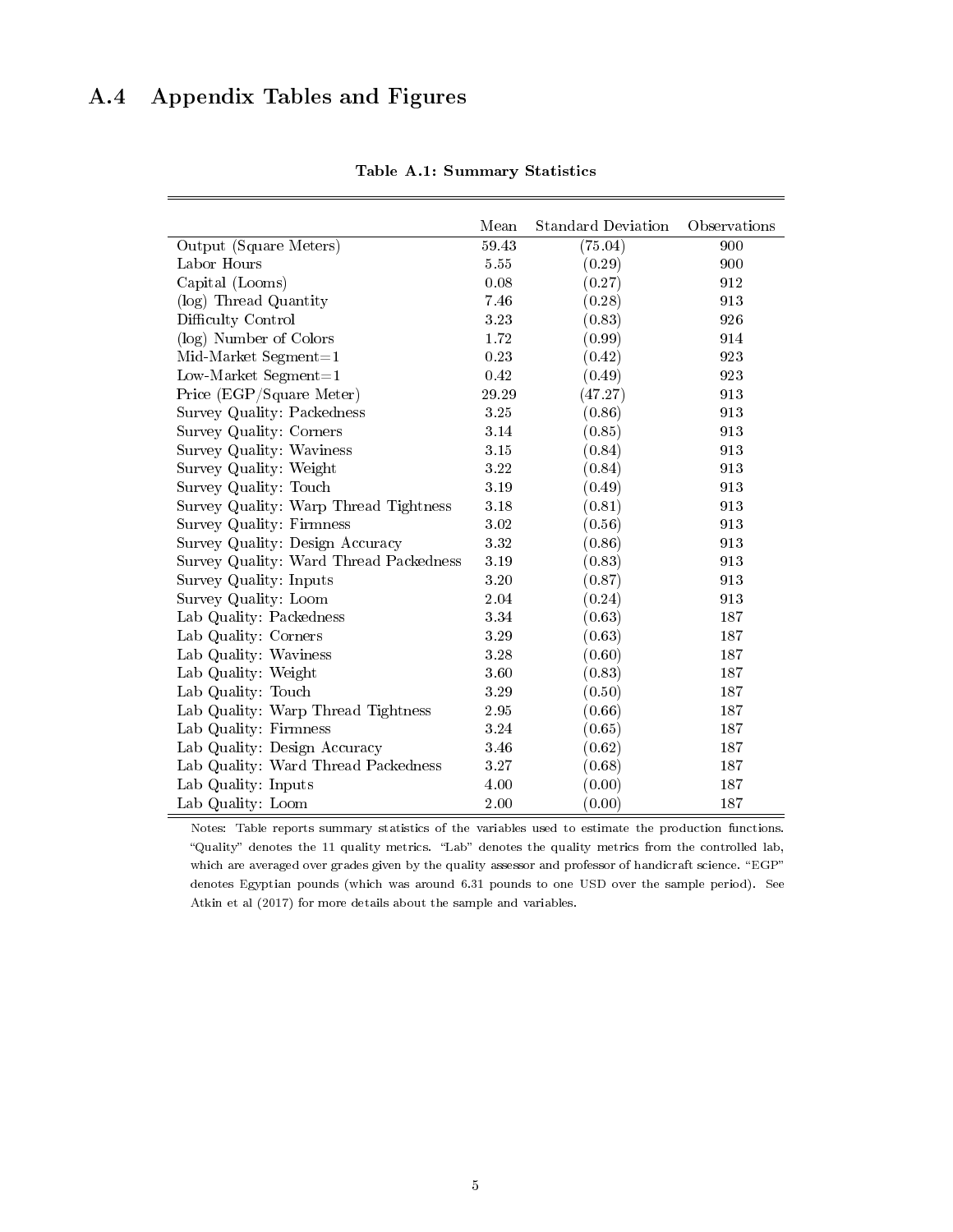|                                     | (1)        | (2)       | $\overline{(3)}$ |
|-------------------------------------|------------|-----------|------------------|
|                                     | Price      | Output    | Revenue          |
| (log) Thread Quantity               | 0.11       | $-0.01$   | 0.11             |
|                                     | (0.14)     | (0.12)    | (0.11)           |
|                                     |            |           |                  |
| Difficulty Control                  | $0.13***$  | $-0.06*$  | $0.07**$         |
|                                     | (0.03)     | (0.03)    | (0.03)           |
| (log) Number of Colors              | $-0.02$    | $-0.05*$  | $-0.06**$        |
|                                     | (0.03)     | (0.03)    | (0.03)           |
| Low-Market Segment=1                | $-0.84***$ | $0.52***$ | $-0.30***$       |
|                                     | (0.08)     | (0.07)    | (0.07)           |
| $Mid-Market$ Segment = 1            | $-0.60***$ | $0.31***$ | $-0.26***$       |
|                                     | (0.08)     | (0.08)    | (0.06)           |
|                                     | Yes        | Yes       | Yes              |
| Product Type Dummies (6 Categories) |            |           |                  |
| Thread Type Dummies (6 Categories)  | Yes        | Yes       | Yes              |
| r2                                  | .536       | .454      | .117             |
| N                                   | 825        | 890       | 818              |

Table A.2: Outcomes and Specifications

Notes: Table reports the results of estimating the log price, log output and log revenue on the six specifications. Standard errors clustered at the firm level in parentheses. Significance: \* 0.10, \*\* 0.05, \*\*\* 0.01.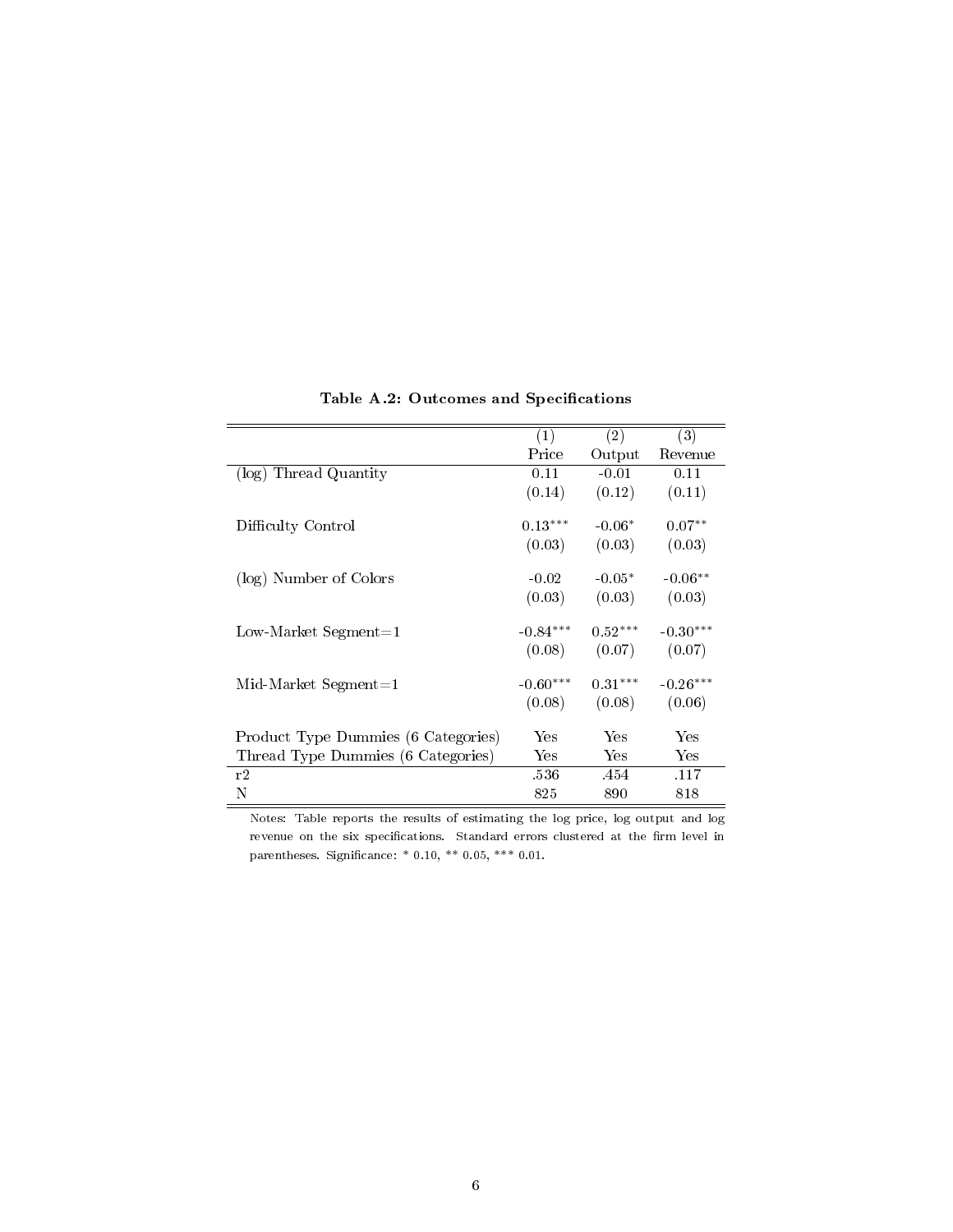|                                     | $\overline{(1)}$ | $\overline{(2)}$ | $\overline{(3)}$ | (4)           |
|-------------------------------------|------------------|------------------|------------------|---------------|
|                                     | Unadjusted (OLS) | Adjusted (OLS)   | Unadjusted (CF)  | Adjusted (CF) |
| Labor                               | $0.61***$        | $0.65***$        | $1.41***$        | $1.31***$     |
|                                     | (0.11)           | (0.09)           | (0.70)           | (0.51)        |
|                                     |                  |                  |                  |               |
| Capital Inputs                      | $0.19*$          | $0.24**$         | $0.41**$         | $0.24**$      |
|                                     | (0.11)           | (0.10)           | (0.19)           | (0.12)        |
| (log) Thread Quantity               |                  | $-0.02$          |                  | $-0.28*$      |
|                                     |                  | (0.11)           |                  | (0.17)        |
| Difficulty Control                  |                  | $-0.06**$        |                  | $-0.12***$    |
|                                     |                  | (0.03)           |                  | (0.04)        |
| (log) Number of Colors              |                  | $-0.05*$         |                  | $-0.07**$     |
|                                     |                  | (0.03)           |                  | (0.03)        |
| Low-Market Segment= $1$             |                  | $0.56***$        |                  | $0.55***$     |
|                                     |                  | (0.07)           |                  | (0.08)        |
| $Mid-Marker$ Segment=1              |                  | $0.37***$        |                  | $0.34***$     |
|                                     |                  | (0.07)           |                  | (0.08)        |
|                                     |                  |                  |                  |               |
| Product Type Dummies (6 Categories) | N <sub>o</sub>   | Yes              | N <sub>o</sub>   | Yes           |
| Thread Type Dummies (6 Categories)  | N <sub>o</sub>   | Yes              | No               | Yes           |
| r2                                  | 046              | 506              | .000             | .508          |
| $\mathbf N$                         | 899              | 889              | 595              | 591           |

## Table A.3: Quantity Production Function

Notes: Table reports the results of estimating the quantity production function. Columns 1 and 3 estimate the unadjusted production function. Columns 2 and 4 estimate the specification-adjusted production function. Columns 1-2 estimate via OLS and columns 3-4 estimate via a control function. Standard errors clustered at the firm level in parentheses. Significance: \* 0.10, \*\* 0.05, \*\*\* 0.01.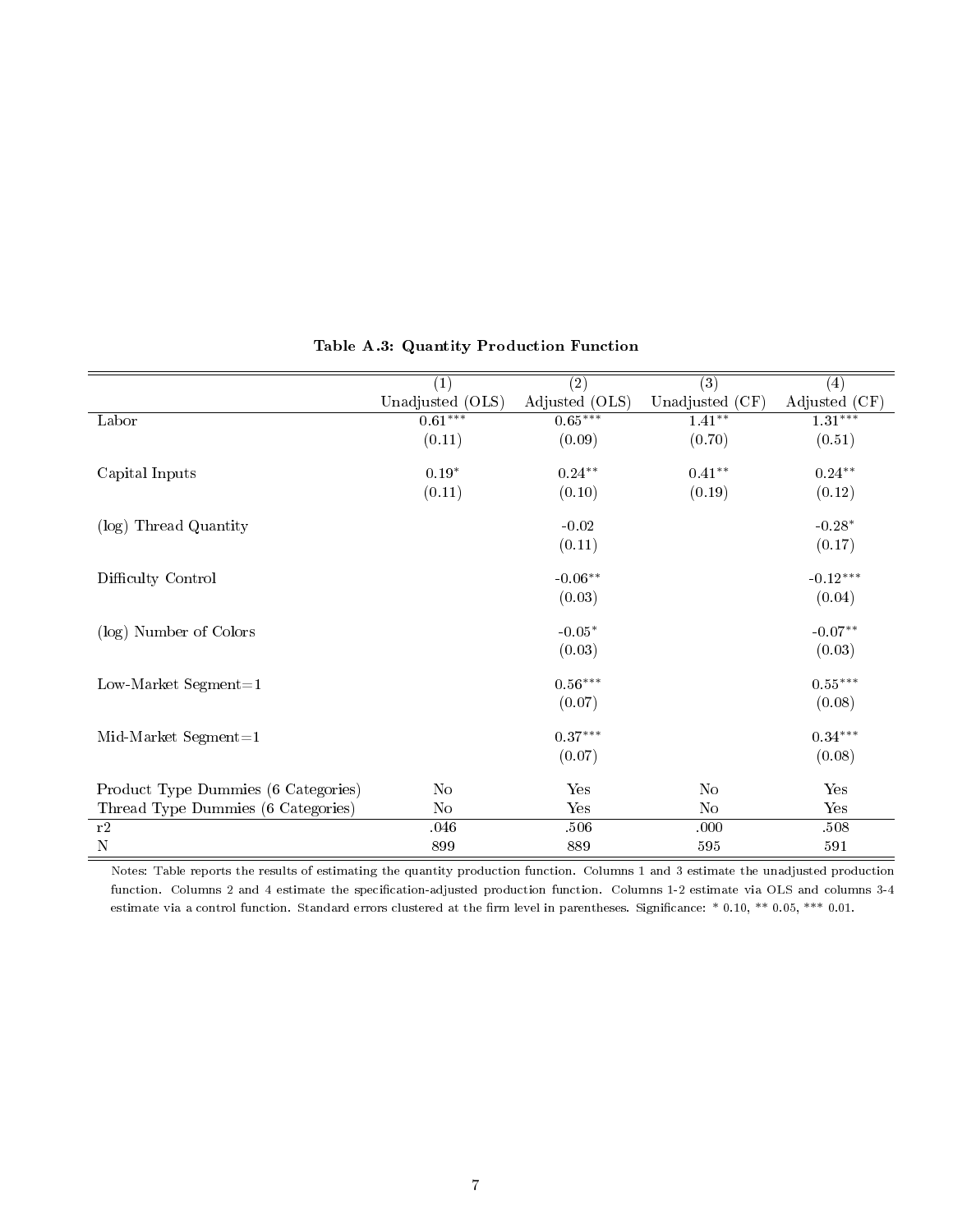|                        | $\left(1\right)$           |
|------------------------|----------------------------|
|                        | Consumer Quality Valuation |
| Packedness             | $\overline{0.18}$          |
|                        | (0.26)                     |
|                        |                            |
| Corners                | $-0.10$                    |
|                        | (0.26)                     |
|                        |                            |
| Waviness               | $-0.09$                    |
|                        | (0.26)                     |
|                        |                            |
| Weight                 | $-0.10$                    |
|                        | (0.22)                     |
| Touch                  | 0.15                       |
|                        | (0.27)                     |
|                        |                            |
| Warp Thread Tightness  | $0.87***$                  |
|                        | (0.25)                     |
|                        |                            |
| Firmness               | $-0.31$                    |
|                        | (0.33)                     |
|                        |                            |
| Design Accuracy        | $0.76***$                  |
|                        | (0.20)                     |
|                        | $0.51**$                   |
| Ward Thread Packedness |                            |
|                        | (0.24)                     |
| Inputs                 | $-0.09$                    |
|                        | (0.23)                     |
|                        |                            |
| Loom                   | $-0.70*$                   |
|                        | (0.41)                     |
| r2                     | .168                       |
| N                      | 892                        |

Table A.4: Consumers' Valuation of Quality  $(\theta's)$ 

Notes: Table reports the results of estimating the demand curve to obtain consumers' valuation of quality,  $\theta_j$ s. Standard errors clustered at the firm level in parentheses. Significance:  $*$  0.10,  $**$  $0.05,$  \*\*\*  $0.01.$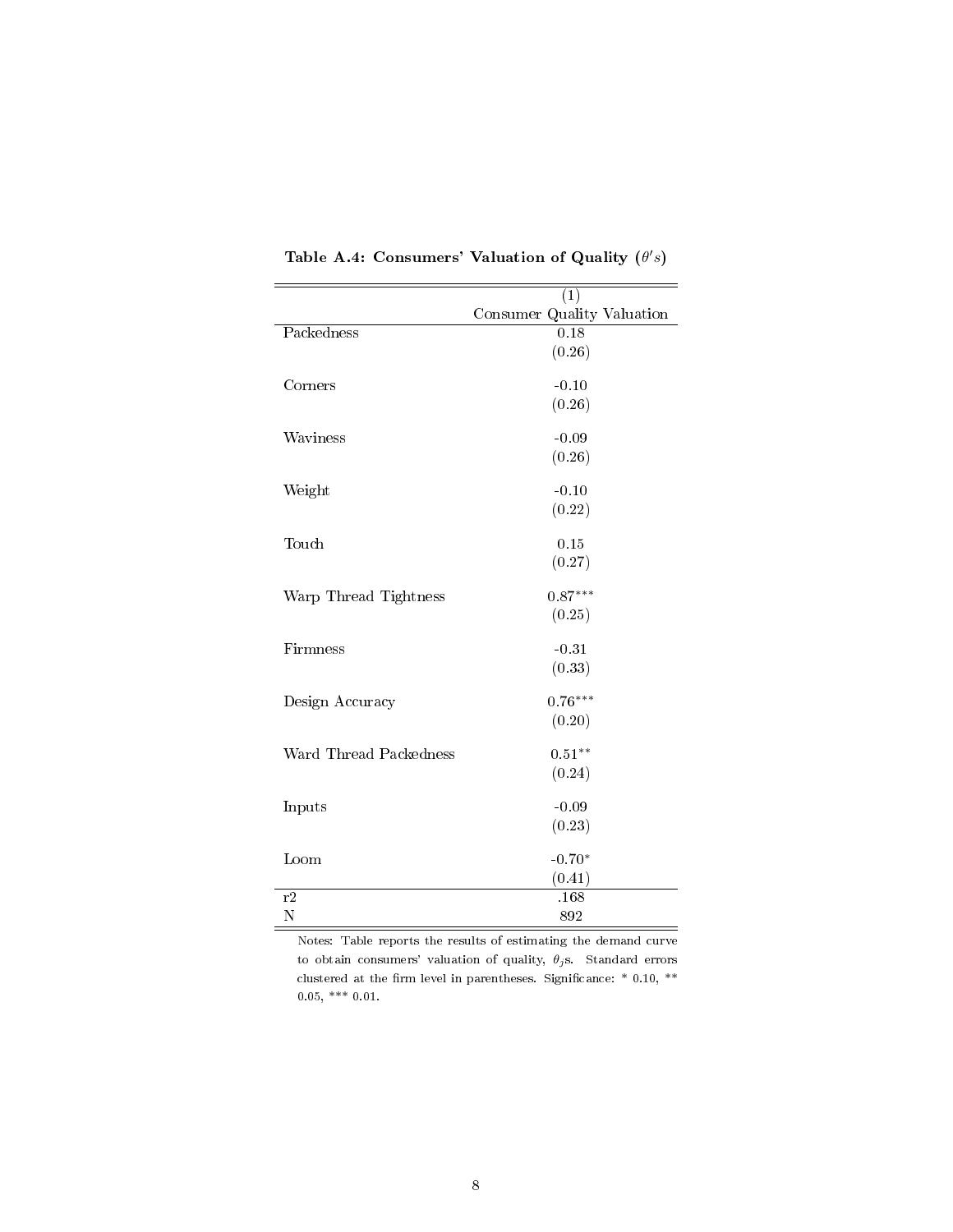|                                     | (1)              | $\overline{(2)}$ | $\overline{(3)}$ | (4)           |
|-------------------------------------|------------------|------------------|------------------|---------------|
|                                     | Unadjusted (OLS) | Adjusted (OLS)   | Unadjusted (CF)  | Adjusted (CF) |
| Labor                               | 0.07             | $-0.01$          | $-0.18$          | $-0.05$       |
|                                     | (0.04)           | (0.03)           | (0.34)           | (0.12)        |
|                                     |                  |                  |                  |               |
| Capital Inputs                      | 0.01             | $0.08**$         | $-0.02$          | $0.09*$       |
|                                     | (0.05)           | (0.03)           | (0.08)           | (0.05)        |
| (log) Thread Quantity               |                  | 0.02             |                  | 0.08          |
|                                     |                  | (0.03)           |                  | (0.06)        |
| Difficulty Control                  |                  | $0.37***$        |                  | $0.35***$     |
|                                     |                  | (0.01)           |                  | (0.02)        |
| (log) Number of Colors              |                  | $0.02**$         |                  | 0.02          |
|                                     |                  | (0.01)           |                  | (0.01)        |
| Low-Market Segment= $1$             |                  | $-0.07***$       |                  | $-0.10***$    |
|                                     |                  | (0.02)           |                  | (0.03)        |
| $Mid-Marker$ Segment=1              |                  | $-0.07***$       |                  | $-0.09***$    |
|                                     |                  | (0.03)           |                  | (0.03)        |
| Product Type Dummies (6 Categories) | No               | Yes              | No               | Yes           |
| Thread Type Dummies (6 Categories)  | No               | Yes              | N <sub>o</sub>   | Yes           |
| r2                                  | .002             | 672              | .052             | 742           |
| ${\bf N}$                           | 891              | 882              | 589              | $585\,$       |

### Table A.5: Quality Production Function

Notes: Table reports the results of estimating the quality production function. Columns 1 and 3 estimate the unadjusted production function. Columns 2 and 4 estimate the specification-adjusted production function. Columns 1-2 estimate via OLS and columns 3-4 estimate via a control function. Standard errors clustered at the firm level in parentheses. Significance: \* 0.10, \*\* 0.05, \*\*\* 0.01.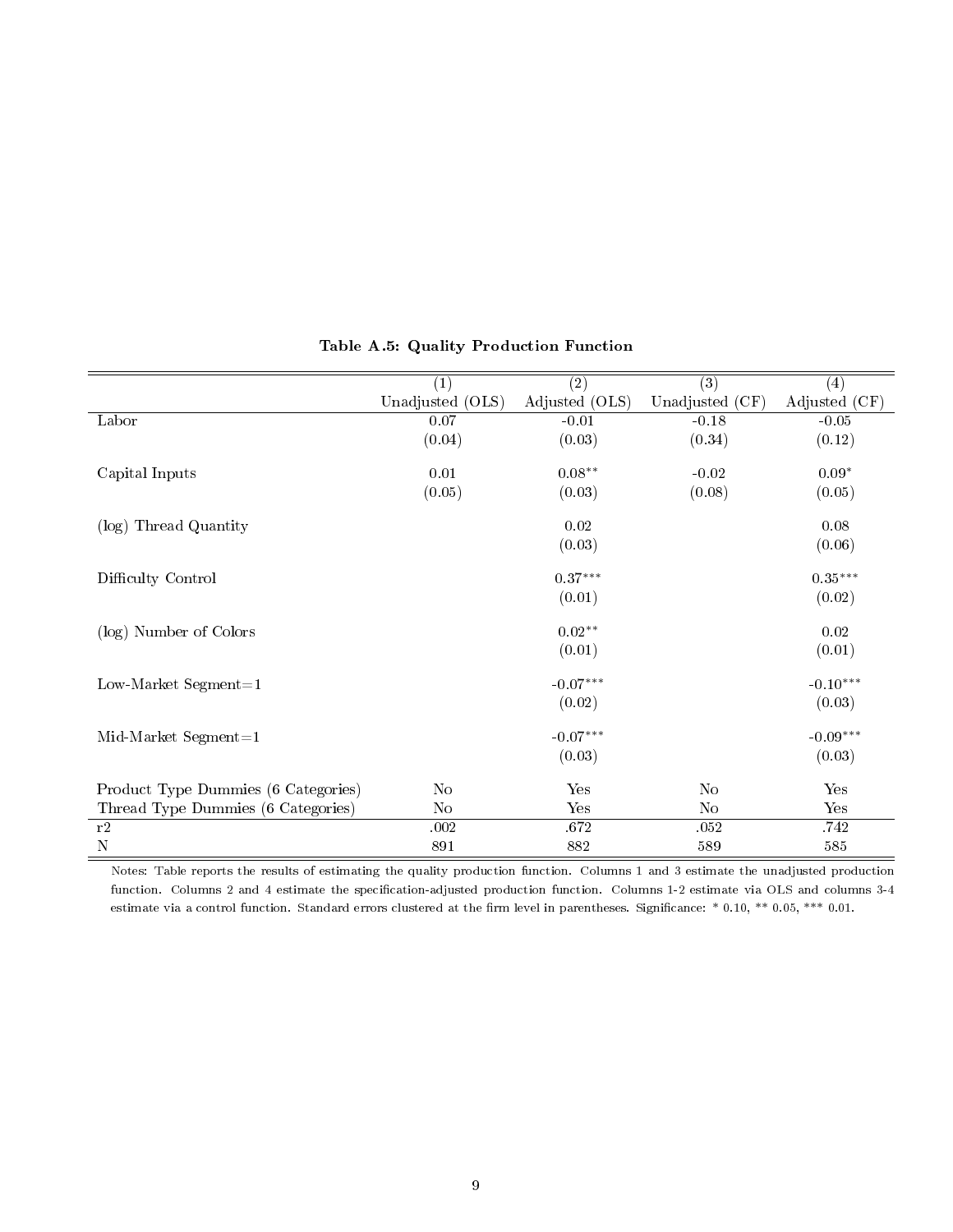|                                     | $\overline{(1)}$ | $\overline{(2)}$ | $\overline{(3)}$ | (4)           |
|-------------------------------------|------------------|------------------|------------------|---------------|
|                                     | Unadjusted (OLS) | Adjusted (OLS)   | Unadjusted (CF)  | Adjusted (CF) |
| Labor                               | $0.67***$        | $0.63***$        | $1.32**$         | $1.12***$     |
|                                     | (0.10)           | (0.09)           | (0.65)           | (0.35)        |
| Capital Inputs                      | $0.20*$          | $0.32***$        | $0.35**$         | $0.28**$      |
|                                     | (0.10)           | (0.10)           | (0.15)           | (0.14)        |
| (log) Thread Quantity               |                  | 0.00             |                  | $-0.19$       |
|                                     |                  | (0.11)           |                  | (0.19)        |
| Difficulty Control                  |                  | $0.30***$        |                  | $0.23***$     |
|                                     |                  | (0.03)           |                  | (0.04)        |
| (log) Number of Colors              |                  | $-0.02$          |                  | $-0.05$       |
|                                     |                  | (0.03)           |                  | (0.03)        |
| Low-Market Segment= $1$             |                  | $0.47***$        |                  | $0.43***$     |
|                                     |                  | (0.07)           |                  | (0.08)        |
| $Mid-Marker$ Segment=1              |                  | $0.29***$        |                  | $0.24***$     |
|                                     |                  | (0.08)           |                  | (0.08)        |
| Product Type Dummies (6 Categories) | No               | Yes              | No               | Yes           |
| Thread Type Dummies (6 Categories)  | N <sub>o</sub>   | Yes              | No               | Yes           |
| r2                                  | .062             | .341             | .005             | .279          |
| ${\bf N}$                           | 891              | 882              | 589              | 585           |

## Table A.6: Capabilities Production Function

Notes: Table reports the results of estimating the capability production function. Columns 1 and 3 estimate the unadjusted production function. Columns 2 and 4 estimate the specification-adjusted production function. Columns 1-2 estimate via OLS and columns 3-4 estimate via a control function. Standard errors clustered at the firm level in parentheses. Significance: \* 0.10, \*\* 0.05, \*\*\* 0.01.

|                        | (1)         |
|------------------------|-------------|
|                        | Log Revenue |
| Wage Bill              | $0.46***$   |
|                        | (0.10)      |
|                        |             |
| Value of Captial Stock | $0.08**$    |
|                        | (0.04)      |
| r2                     | .070        |
| N                      | 794         |

### Table A.7: Revenue Production Function

Notes: Table reports the results of estimating the revenue production function. Column 1 estimates via OLS and column 2 estimates via a control function. Standard errors clustered at the firm level in parentheses. Significance: \* 0.10, \*\* 0.05, \*\*\* 0.01.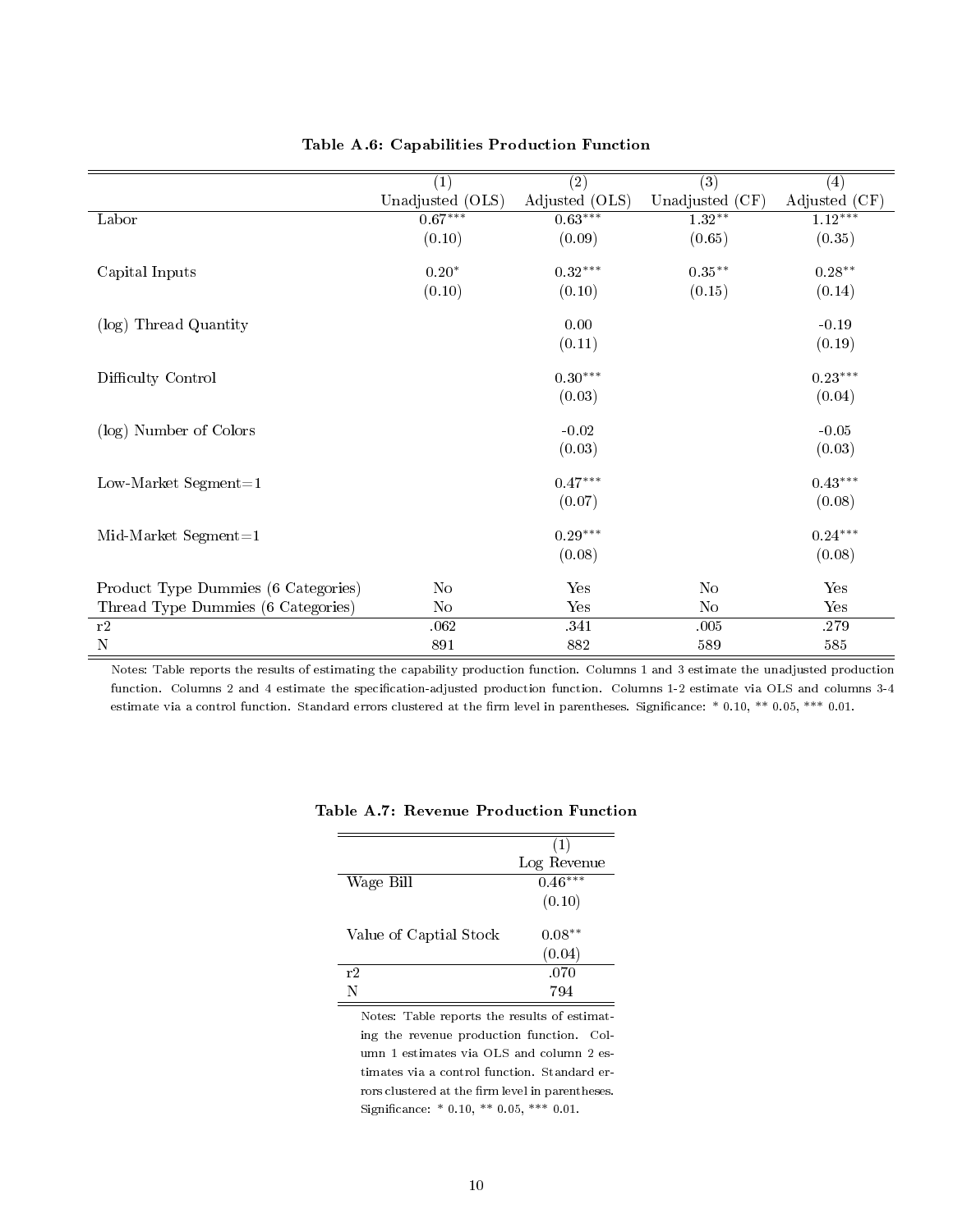|             | Lab<br><b>TFPQ</b> | Lab<br><b>TFPC</b> | Lab<br><b>TFPZ</b> | Unadj.<br><b>TFPQ</b> | Adj.<br><b>TFPQ</b> | <b>TFPR</b> | Unadj.<br><b>TFPZ</b> | Adj.<br><b>TFPZ</b> | Unadj.<br>TFPC |  |
|-------------|--------------------|--------------------|--------------------|-----------------------|---------------------|-------------|-----------------------|---------------------|----------------|--|
| Lab TFPC    | $0.40***$          | 1.00               |                    |                       |                     |             |                       |                     |                |  |
| Lab TFPZ    | 0.07               | $0.94***$          | 1.00               |                       |                     |             |                       |                     |                |  |
| Unadj. TFPQ | 0.02               | $-0.15**$          | $-0.15**$          | 1.00                  |                     |             |                       |                     |                |  |
| Adj. TFPQ   | $0.14*$            | $0.15***$          | 0.11               | $0.42***$             | 1.00                |             |                       |                     |                |  |
| <b>TFPR</b> | $-0.02$            | 0.03               | 0.03               | 0.10                  | $0.28***$           | 1.00        |                       |                     |                |  |
| Unadj. TFPZ | $-0.05$            | $0.45***$          | $0.50***$          | $-0.40***$            | 0.01                | 0.07        | 1.00                  |                     |                |  |
| Adj. TFPZ   | $-0.17**$          | $0.14*$            | $0.22***$          | 0.08                  | $0.15***$           | $-0.05$     | $0.52***$             | 1.00                |                |  |
| Unadj. TFPC | 0.03               | 0.10               | 0.11               | $0.78***$             | $0.71***$           | $0.20***$   | 0.07                  | $0.40***$           | 1.00           |  |
| Adj. TFPC   | 0.07               | $0.19***$          | $0.19**$           | $0.38***$             | $0.94***$           | $0.24***$   | $0.18***$             | $0.44***$           | $0.77***$      |  |

#### Table A.8: Correlation Matrix (OLS)

Notes: Table reports the correlation between the variable at the top of each column with the variable in the associated row. Significance: \* 0.10, \*\* 0.05, \*\*\* 0.01.

Table A.9: Correlation Matrix (Control Function)

|                  | Lab<br>TFPQ | Lab<br><b>TFPC</b> | Lab<br><b>TFPZ</b> | Unadj.<br><b>TFPQ</b> | Adj.<br><b>TFPQ</b> | TFPR<br>(CF) | Unadj.<br>TFPZ | Adj.<br><b>TFPZ</b> | Unadj.<br>TFPC |
|------------------|-------------|--------------------|--------------------|-----------------------|---------------------|--------------|----------------|---------------------|----------------|
| Lab TFPC         | $0.40***$   | 1.00               |                    |                       |                     |              |                |                     |                |
| Lab TFPZ         | 0.07        | $0.94***$          | 1.00               |                       |                     |              |                |                     |                |
| Unadj. TFPQ (CF) | 0.03        | $-0.15**$          | $-0.16**$          | 1.00                  |                     |              |                |                     |                |
| Adj. TFPQ (CF)   | $0.16***$   | $0.18**$           | $0.14*$            | $0.45***$             | 1.00                |              |                |                     |                |
| TFPR (CF)        | 0.01        | 0.04               | 0.02               | 0.07                  | $0.22***$           | 1.00         |                |                     |                |
| Unadj. TFPZ (CF) | $-0.04$     | $0.45***$          | $0.50***$          | $-0.40***$            | 0.03                | 0.11         | 1.00           |                     |                |
| Adj. TFPZ (CF)   | $-0.17**$   | $0.13*$            | $0.21***$          | $0.18***$             | $0.16***$           | $-0.08$      | $0.48***$      | 1.00                |                |
| Unadj. TFPC (CF) | 0.04        | 0.09               | 0.09               | $0.81***$             | $0.70***$           | $0.17**$     | 0.02           | $0.44***$           | 1.00           |
| Adj. TFPC (CF)   | 0.10        | $0.22***$          | $0.20***$          | $0.45***$             | $0.94***$           | $0.19***$    | $0.17**$       | $0.43***$           | $0.77***$      |

Notes: Table reports the correlation between the variable at the top of each column with the variable in the associated row. Significance: \* 0.10, \*\* 0.05, \*\*\* 0.01.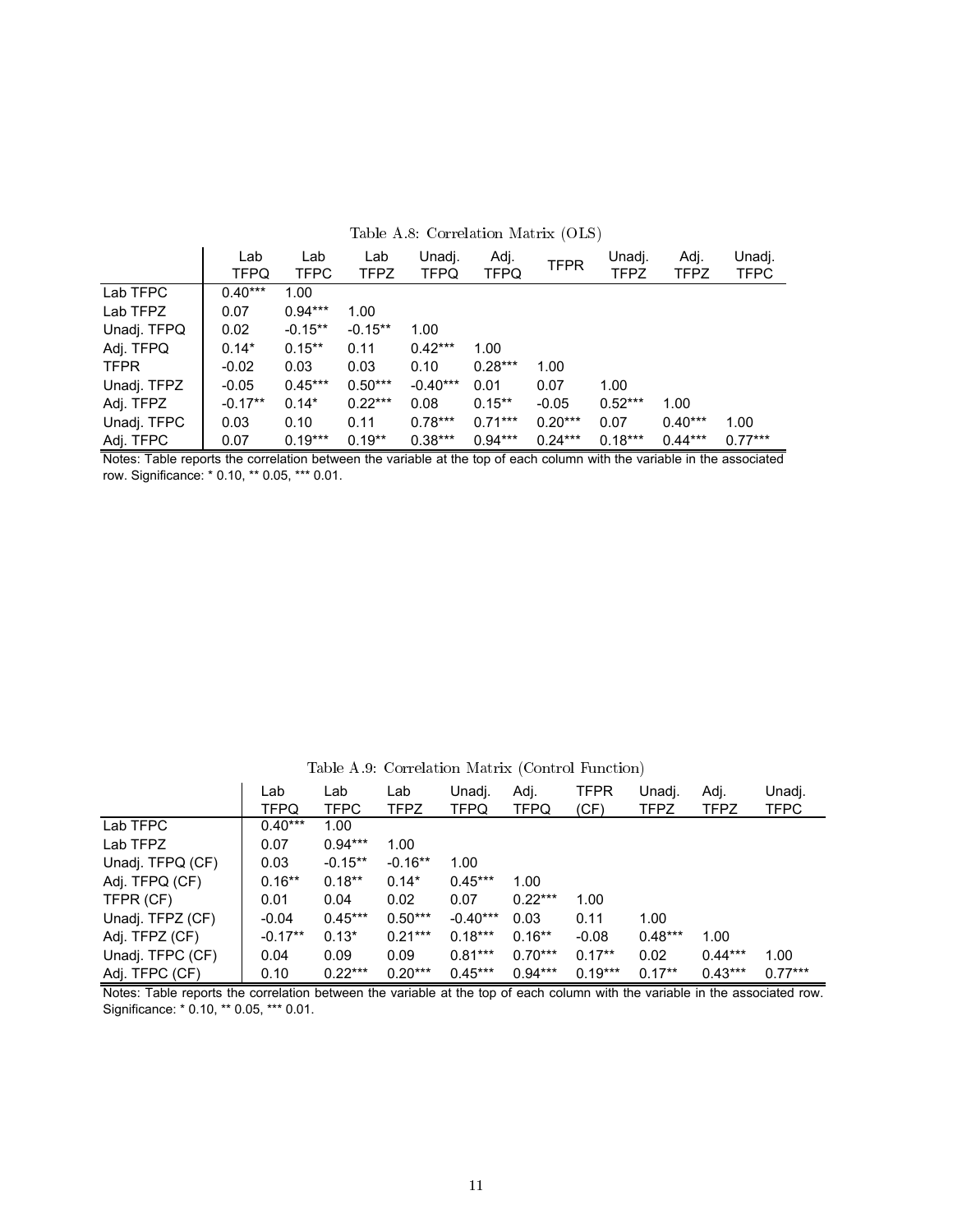|                                                           | The S<br>THC<br>CE)    |                    |                                                                                                                                                                                                                                                                                                                                  |                                                                                                                                                                                               |                                                 |           |            |                                                                                                                  |                     |                                                                                 |           |                                                                      |                                                           | 1.00             | $0.77***$    |                                                                                                                     |
|-----------------------------------------------------------|------------------------|--------------------|----------------------------------------------------------------------------------------------------------------------------------------------------------------------------------------------------------------------------------------------------------------------------------------------------------------------------------|-----------------------------------------------------------------------------------------------------------------------------------------------------------------------------------------------|-------------------------------------------------|-----------|------------|------------------------------------------------------------------------------------------------------------------|---------------------|---------------------------------------------------------------------------------|-----------|----------------------------------------------------------------------|-----------------------------------------------------------|------------------|--------------|---------------------------------------------------------------------------------------------------------------------|
|                                                           | Adj.<br>TFPC           |                    |                                                                                                                                                                                                                                                                                                                                  |                                                                                                                                                                                               |                                                 |           |            |                                                                                                                  |                     |                                                                                 |           |                                                                      | 00.1                                                      | $0.75***$        | $0.94***$    |                                                                                                                     |
|                                                           | Unadj.<br>TFPC         |                    |                                                                                                                                                                                                                                                                                                                                  |                                                                                                                                                                                               |                                                 |           |            |                                                                                                                  |                     |                                                                                 |           |                                                                      | $\begin{array}{c} 1.00 \\ 0.77*** \\ 0.98*** \end{array}$ |                  | $0.76***$    |                                                                                                                     |
|                                                           | Adj.<br>TFPZ<br>(CF)   |                    |                                                                                                                                                                                                                                                                                                                                  |                                                                                                                                                                                               |                                                 |           |            |                                                                                                                  |                     |                                                                                 |           | $\begin{array}{c} 1.00 \\ 0.46*** \\ 0.43*** \\ 0.44*** \end{array}$ |                                                           |                  | $0.43***$    |                                                                                                                     |
|                                                           | Unadj.<br>TFPZ<br>(CF) |                    |                                                                                                                                                                                                                                                                                                                                  |                                                                                                                                                                                               |                                                 |           |            |                                                                                                                  |                     | 1.00                                                                            | $0.48***$ | 0.07                                                                 | $0.18***$<br>0.02                                         |                  | $0.17**$     |                                                                                                                     |
| Table A.10: Correlation Matrix (OLS and Control Function) | Adj.<br>TFPZ           |                    |                                                                                                                                                                                                                                                                                                                                  |                                                                                                                                                                                               |                                                 |           |            |                                                                                                                  | 00.1                |                                                                                 |           |                                                                      |                                                           |                  | $0.42***$    | variable at the top of each column with the variable in the associated row. Significance: * 0.10, ** 0.05, *** 0.01 |
|                                                           | Unadj.<br>TFPZ         |                    |                                                                                                                                                                                                                                                                                                                                  |                                                                                                                                                                                               |                                                 |           |            |                                                                                                                  | $1.00$<br>$0.52***$ | $\begin{array}{c} 1.00***\\ 0.49***\\ 0.07\\ 0.18***\\ 0.04\\ 0.04 \end{array}$ |           |                                                                      |                                                           |                  | $0.19***$    |                                                                                                                     |
|                                                           | TFPR<br>(CF)           |                    |                                                                                                                                                                                                                                                                                                                                  |                                                                                                                                                                                               |                                                 |           |            | 00.1                                                                                                             |                     | 0.09<br>0.06<br>0.070***<br>0.24***<br>0.24***                                  |           |                                                                      |                                                           | $0.17***$        | $0.19***$    |                                                                                                                     |
|                                                           | <b>TFPR</b>            |                    |                                                                                                                                                                                                                                                                                                                                  |                                                                                                                                                                                               |                                                 |           | 00.1       | $0.97***$                                                                                                        |                     | $0.07$<br>$-0.05$<br>$-0.08$<br>$-0.07$<br>$-0.20***$<br>$0.24***$              |           |                                                                      |                                                           | $0.17**$         | $0.18***$    |                                                                                                                     |
|                                                           | Adj.<br>TFPQ<br>(CF)   |                    |                                                                                                                                                                                                                                                                                                                                  |                                                                                                                                                                                               |                                                 | 1.00      |            | $0.22***$<br>$0.24***$<br>$0.04***$<br>$0.05***$<br>$0.05***$<br>$0.05***$                                       |                     |                                                                                 |           |                                                                      | $0.89***$                                                 | $0.70***$        | $0.94***$    |                                                                                                                     |
|                                                           | Jnadi.<br>TFPQ<br>(CF) |                    |                                                                                                                                                                                                                                                                                                                                  |                                                                                                                                                                                               | 00.1                                            | $0.45***$ |            | $0.08$<br>$0.07$<br>$-0.40***$<br>$0.09$<br>$-0.40***$<br>$0.18***$                                              |                     |                                                                                 |           |                                                                      | $0.40***$                                                 | $0.81***$        | $0.45***$    |                                                                                                                     |
|                                                           | <b>Adj.</b><br>TFPQ    |                    |                                                                                                                                                                                                                                                                                                                                  | 1.00                                                                                                                                                                                          | $0.43***$                                       | $0.94***$ |            | $\begin{array}{l} 0.28^{***} \\ 0.27^{***} \\ 0.01 \\ 0.01 \\ 0.01 \\ 0.01 \\ 0.01 \\ 0.74^{***} \\ \end{array}$ |                     |                                                                                 |           |                                                                      | $0.94***$                                                 | $0.70***$        | $0.87***$    |                                                                                                                     |
|                                                           | Unadi.<br>TFPQ         |                    | $\frac{8}{1}$                                                                                                                                                                                                                                                                                                                    | $\begin{array}{l} 0.42^{***} \\ 0.98^{***} \\ 0.99^{***} \\ 0.42^{**} \\ 0.00 \\ 0.00 \\ 0.00 \\ 0.00 \\ 0.00 \\ 0.00 \\ 0.00 \\ 0.00 \\ 0.00 \\ 0.00 \\ 0.00 \\ 0.00 \\ 0.00 \\ \end{array}$ |                                                 |           |            |                                                                                                                  |                     |                                                                                 |           |                                                                      |                                                           | $0.77***$        | $0.42***$    |                                                                                                                     |
|                                                           | Lab<br>TFPZ            |                    | $\begin{array}{l} 1.00 \\ 7.15** \\ 7.15** \\ 7.15** \\ 7.15** \\ 7.15** \\ 7.15** \\ 7.15** \\ 7.15** \\ 7.15** \\ 7.15** \\ 7.15** \\ 7.15** \\ 7.15** \\ 7.15** \\ 7.15** \\ 7.15** \\ 7.15** \\ 7.15** \\ 7.15** \\ 7.15** \\ 7.15** \\ 7.15** \\ 7.15** \\ 7.15** \\ 7.15** \\ 7.15** \\ 7.15** \\ 7.15** \\ 7.15** \\ 7.1$ |                                                                                                                                                                                               |                                                 |           |            |                                                                                                                  |                     |                                                                                 |           |                                                                      |                                                           |                  | $0.20***$    |                                                                                                                     |
|                                                           | Lan<br>TFPC            | 00.1               |                                                                                                                                                                                                                                                                                                                                  |                                                                                                                                                                                               |                                                 |           |            |                                                                                                                  |                     |                                                                                 |           |                                                                      |                                                           |                  |              |                                                                                                                     |
|                                                           | TFPQ                   | $0.40***$          |                                                                                                                                                                                                                                                                                                                                  |                                                                                                                                                                                               |                                                 |           |            |                                                                                                                  |                     |                                                                                 |           |                                                                      |                                                           |                  | 210          |                                                                                                                     |
|                                                           |                        | ab TFPC<br>ab TFPZ | Jnadj. TFPQ                                                                                                                                                                                                                                                                                                                      |                                                                                                                                                                                               | Adj. TFPQ<br>Unadj. TFPQ (CF)<br>Adj. TFPQ (CF) |           | <b>FPR</b> | TFPR (CF)<br>Unadj .TFPZ<br>Adj .TFPZ<br>Mdj .TFPZ (CF)<br>Adj .TFPZ (CF)<br>Adj .TFPC                           |                     |                                                                                 |           |                                                                      | dj. TFPC                                                  | Inadj. TFPC (CF) | i. TFPC (CF) | Notes: Table reports the correlation between the                                                                    |

| I                                                                                      |
|----------------------------------------------------------------------------------------|
| I                                                                                      |
| l<br>֖֖֖֖֖֖֖֧ׅׅ֧֧֪֧֚֚֚֚֚֚֚֚֚֚֚֚֚֚֚֚֬֝֓֡֬֝֬֓֡֬֓֝֬֓֝֓֬֓֓֬֓֓֬֓֬֓֓֬֓֡֬֓֓֞֬֓֡֬֓֞֓֡֬֓֞֬֓֝֬֝֬ |
| Ì                                                                                      |
| ļ<br>i                                                                                 |
| くりく                                                                                    |
|                                                                                        |
| ֖֖֖֖֖֖֖ׅׅׅ֖֧֪֚֚֚֚֚֚֚֚֚֚֚֚֚֚֚֬֝֝֝֝֓֝֬֝֬֝֓֞֝֓֞֝֓֬                                        |
|                                                                                        |
| ֖֖֖֖֧֖ׅ֖֧֖֧֖֧֪֧֚֚֚֚֚֚֚֚֚֚֚֚֚֚֚֚֚֚֚֚֚֚֚֚֚֚֚֚֚֬֝֝֝֓֞֝֓֞֝֓֞֝֓֞֝֬<br>ׇ֚֘֝֬                 |
| $\frac{1}{2}$                                                                          |
|                                                                                        |
| Ì                                                                                      |
|                                                                                        |
|                                                                                        |
| I<br>ĺ<br>֘֒<br>ì                                                                      |
|                                                                                        |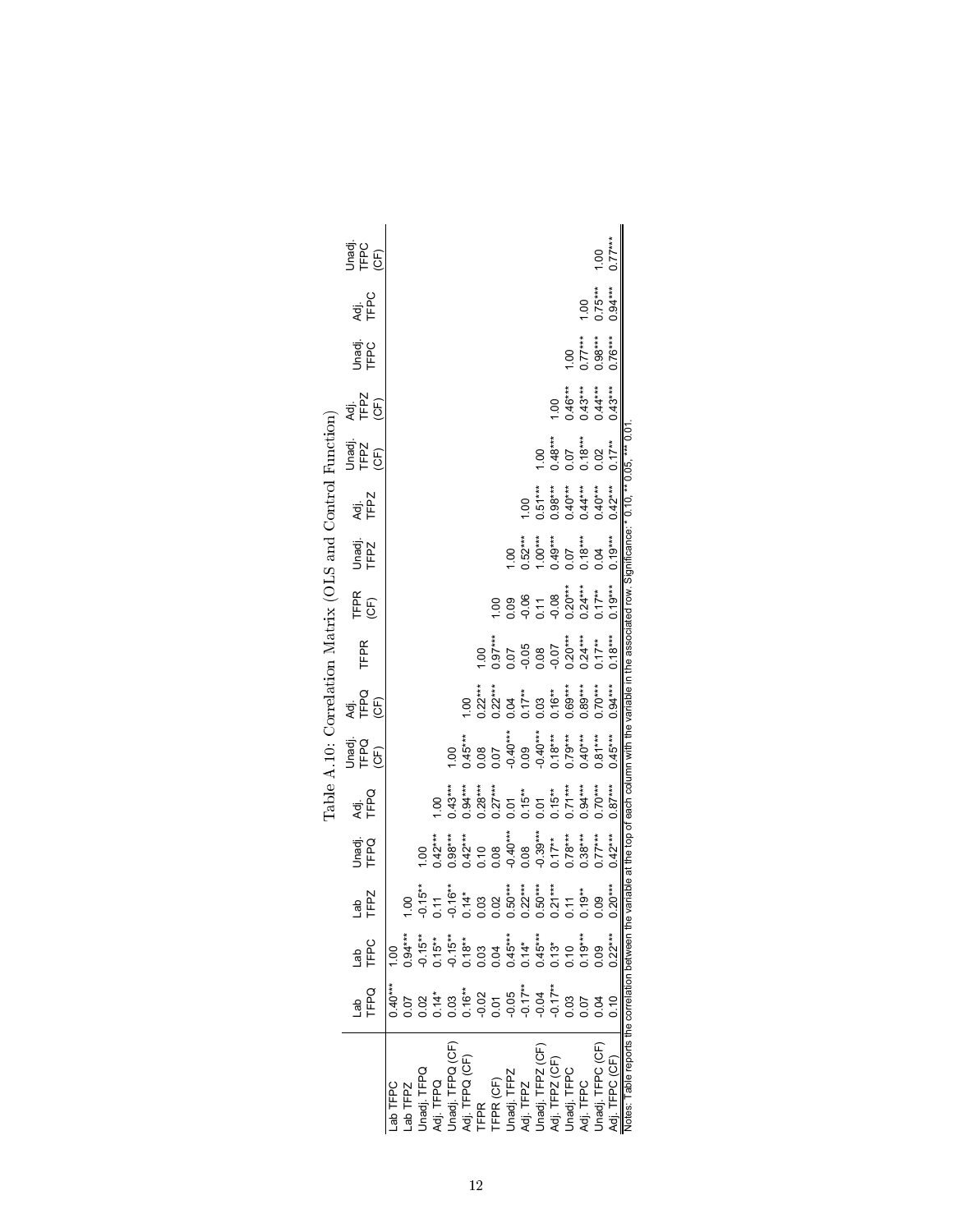



Figure A.2: Distribution of TFPZ